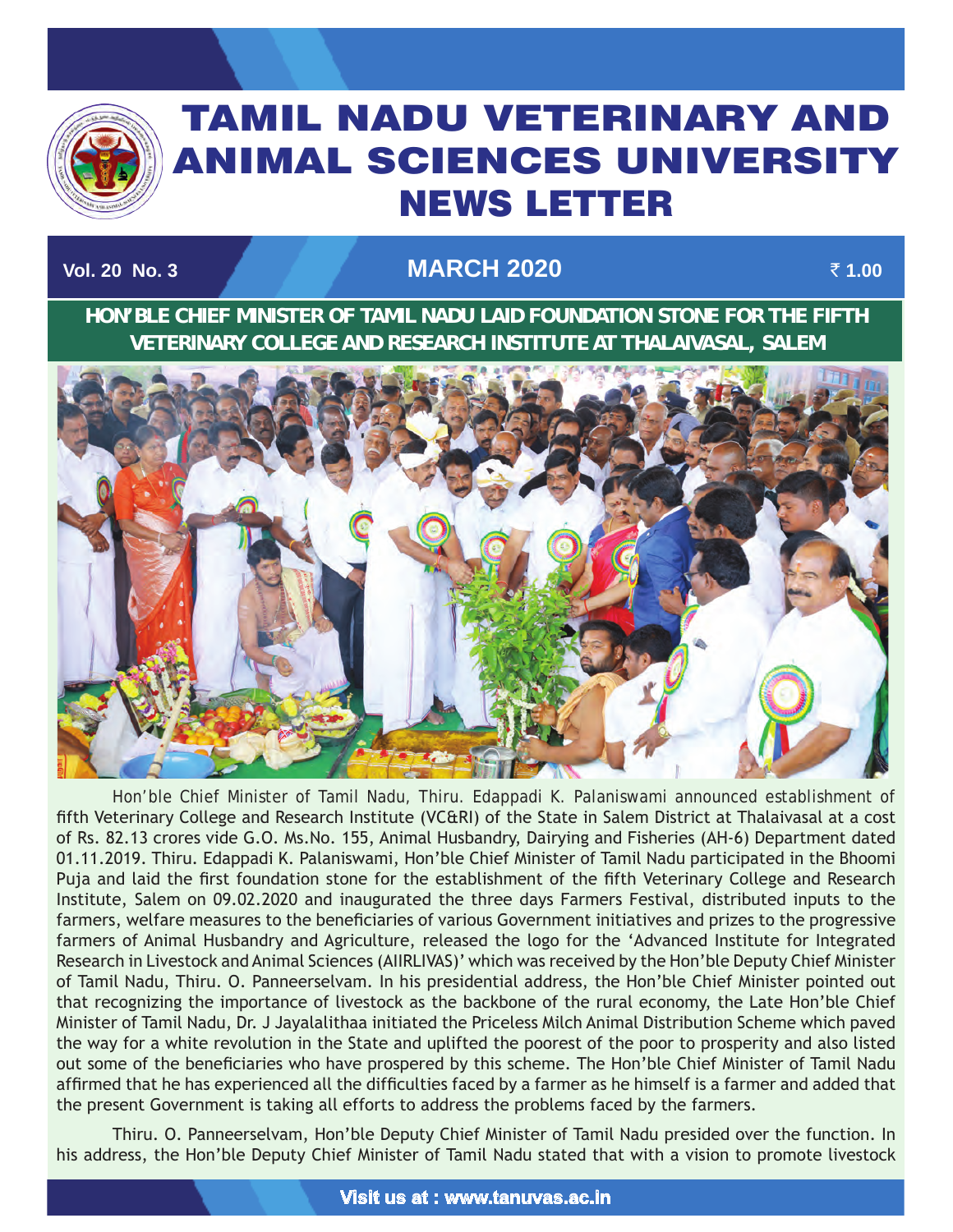and animal husbandry activities for increasing the rural economy especially to empower the rural women, the Late Hon'ble Chief Minister of Tamil Nadu Dr. J Jayalalithaa implemented the free distribution of priceless milch cows, sheep and goats to the needy farmers.

Thiru. Udumalai K. Radhakrishnan, Hon'ble Minister for Animal Husbandry, Government of Tamil Nadu also participated in the function. In his address, the Hon'ble Minister brought to limelight the various developments made by the Government in the field of veterinary and animal sciences and assured the farmers that the present Government will be further working for their betterment.

Thiru. K. Shanmugam, I.A.S., Chief Secretary, Government of Tamil Nadu welcomed the gathering. Thiru. Gagandeep Singh Bedi, I.A.S., Agricultural Production Commissioner and Principal Secretary to the Government, Agriculture Department, Government of Tamil Nadu detailed about the Farmers Festival. Dr. K. Gopal, I.A.S., Principal Secretary to Government, Animal Husbandry, Dairying and Fisheries Department, Government of Tamil Nadu outlined about the AIIRLIVAS scheme. Thiru. S.A. Raman, I.A.S., District Collector, Salem District proposed the vote of thanks.

Hon'ble Ministers, M.Ps., MLAs, Elected Members of the local bodies, Dr. C. Balachandran, Vice-Chancellor, TANUVAS, Dr. R. Prabakaran, Special Officer, AIIRLIVAS, Dr. P. Tensingh Gnanaraj, Registrar, TANUVAS, Dr. A. Elango, Special Officer and Dean i/c, VC&RI, Salem, Government officials, University Officers and more than 50,000 farmers attended.

Hon'ble Chief Minister of Tamil Nadu, Thiru. Edappadi K. Palaniswami also inaugurated the exhibition comprising more than 225 stalls jointly organized by TANUVAS, TNAU, TNJFU, Aavin, Department of Animal Husbandry, Agriculture, Fisheries and Agricultural Engineering and other line departments. The Hon'ble Chief Minister of Tamil Nadu accompanied by the Hon'ble Deputy Chief Minister of Tamil Nadu, Hon'ble Minister for Animal Husbandry and other Ministers visited the stalls put up by TANUVAS showcasing the live exhibits of native breeds of cattle, University achievements, academic, research, extension and clinical activities. Dr. C. Balachandran, Vice-Chancellor, TANUVAS explained the activities.



During the three days Farmers Festival, guest lectures by the subject matter specialists and method demonstrations were arranged. The students of MVC, VC&RIs at Tirunelveli, Namakkal and Orathanadu and CFDT, Koduvalli performed various cultural programmes.



Thiru. Udumalai K. Radhakrishnan, Hon'ble Minister for Animal Husbandry, Government of Tamil Nadu participated in the valedictory function held on 11.02.2020, presented mementos to the organizers. In his valedictory address, he said that the new veterinary college will commence from this academic year and thanked all the organizers for the successful conduct of the programme. Thiru. R. Doraikkannu, Hon'ble Minister for Agriculture, Government of Tamil Nadu participated and spoke. Dr. K. Gopal, I.A.S., Principal Secretary to Government, Animal Husbandry, Dairying and Fisheries Department, Government of Tamil Nadu presided over the function. Thiru. R. Elangovan, Chairman, TNSC Bank

felicitated. Earlier, Thiru. S.A. Raman, I.A.S., District Collector, Salem District delivered the welcome address and Thiru. A. Gnanasekaran, I.A.S., Director of Animal Husbandry and Veterinary Services proposed the vote of thanks. More than six lakh farmers including school and college students visited the exhibition.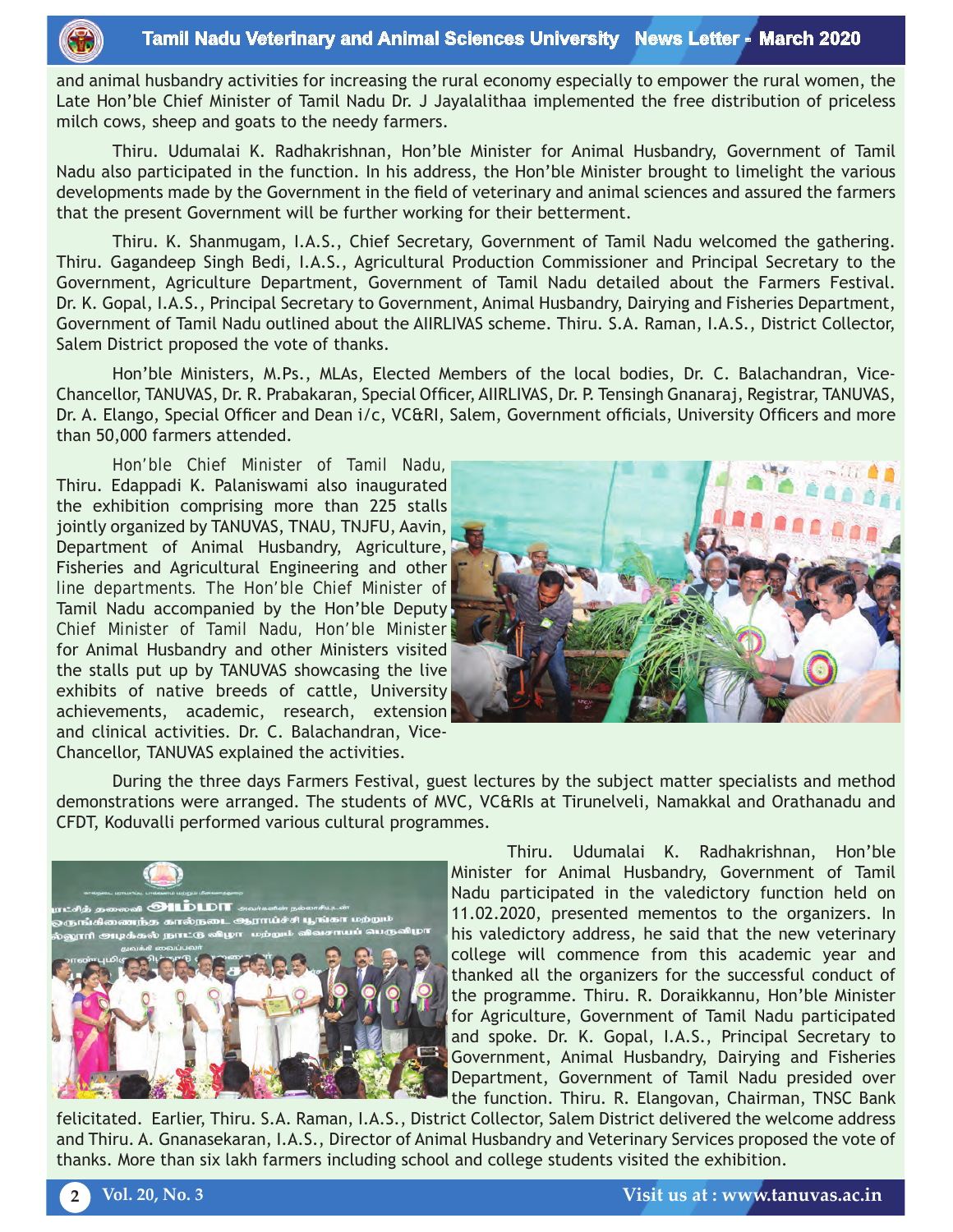

**NATIONAL SYMPOSIUM** 



The 20<sup>th</sup> Indian Veterinary Congress, XXVII Annual Conference of Indian Association for the Advancement of Veterinary Research (IAAVR) and National Symposium on "Veterinary Research priorities in Translational Animal Health, Production and Food Safety" was organized at MVC on 21.02.2020 and 22.02.2020. Dr. Y. Hari Babu, Vice-Chancellor, Sri Venkateswara Veterinary University, Tirupati, Andhra Pradesh inaugurated the symposium on 21.02.2020, released the compendium and delivered the Chief Guest address. Dr. C. Balachandran, Vice-Chancellor, TANUVAS presided over the inaugural function. Dr.N.H.Kelawala, Vice-Chancellor, Kamdhenu University, Gandhinagar, Gujarat and Prof.M.R.Saseendranath, Vice-Chancellor, Kerala Veterinary and Animal Sciences University, Pookode, Kerala were the Guests of Honour and delivered the felicitation addresses. Dr.V.Gnanaprakasam, Former Vice-Chancellor, TANUVAS delivered the Special address. Dr.S.N.Singh, President, IAAVR and Dr. Rishendra Verma, Founder Secretary, IAAVR delivered IAAVR Presidential address and Secretary Report, respectively. Dr. G. Dhinakar Raj, Director, CAHS, TANUVAS welcomed the gathering and Dr. A. Thangavelu, Organising Secretary proposed vote of thanks. Awards and Fellowships were presented to distinguished Veterinarians/Scientists by IAAVR. A total of 143 delegates from different states participated in the symposium. A Farmer-Scientist interaction was also conducted on 22.02.2020. Valedictory function was presided over by Dr. C. Balachandran, Vice-Chancellor, TANUVAS, Lt. Gen. P.R. Venkatesh, SM, Director General & Colonel Commandant, Remount Veterinary Services, New Delhi delivered the chief guest address and distributed the award certificates. Dr.G.Sarathchandra, Dean, Faculty of Basic Sciences, TANUVAS delivered the welcome address and Dr.G.Dhinakar Raj, Director, Centre for Animal Health Studies, TANUVAS proposed the vote of thanks.

#### **ToT PROGRAMME ON ANIMAL DISASTER MANAGEMENT**

The Department of Veterinary and Animal Husbandry Extension Education, MVC organised a "Training of Trainers (ToT) programme for the faculty of TANUVAS" on "Animal Disaster Management" from 04.02.2020 to 06.02.2020 in collaboration with Tamil Nadu Disaster Risk Reduction Agency (TNDRRA) and World Animal Protection, New Delhi. Three Veterinary Emergency Response Units (VERU) were also established on 04.02.2020 at VC&RIs Namakkal, Orathanadu and Tirunelveli. Dr. J. Radhakrishnan, I.A.S. Principal Secretary/Commissioner of Revenue Administration, Government of Tamil Nadu, the chief guest of the programme distributed "Emergency Veterinary Kits" to the newly established VERUs, released a State



Disaster Management Standard Operating Procedures (SOP), inaugurated the ToT Programme on Animal Disaster Management and delivered the inaugural address. Thiru. K.M. Singh, I.P.S. (Retd.) Former Member, NDMA, New Delhi released a Hand book on Animal Disaster Management and offered special address. He emphasised that Tamil Nadu has taken a lead initiative in disaster risk reduction in India. Dr.Cecilia joseph, Director of Research i/c, TANUVAS and Dr.N.K.Sudeep kumar, Director of Extension Education, TANUVAS offered felicitations during the programme. Dr.P.Kumaravel, Professor and Head, Department of Veterinary and Animal Husbandry Extension Education, MVC delivered the welcome address and presented an overview of the scheme. The National Disaster Response Force, Arakonam exhibited and demonstrated various disaster relief devices for the benefit of the stakeholders.

#### **NATIONAL LEVEL TRAINING**

Centre of Advanced Faculty Training in Avian Sciences (ICAR), Department of Poultry Science, VC&RI, Namakkal organised a national level 21–days training programme on "Integrated approach on climate, biosecurity and health management in commercial poultry farming" from 29.01.2020 to 18.02.2020. Participants in the cadre of Scientists / Assistant Professors from ICAR, State Veterinary Universities participated. Dr. B. Mohan, Dean, VC&RI, Namakkal participated as Chief Guest in the valedictory function and distributed certificates to the participants.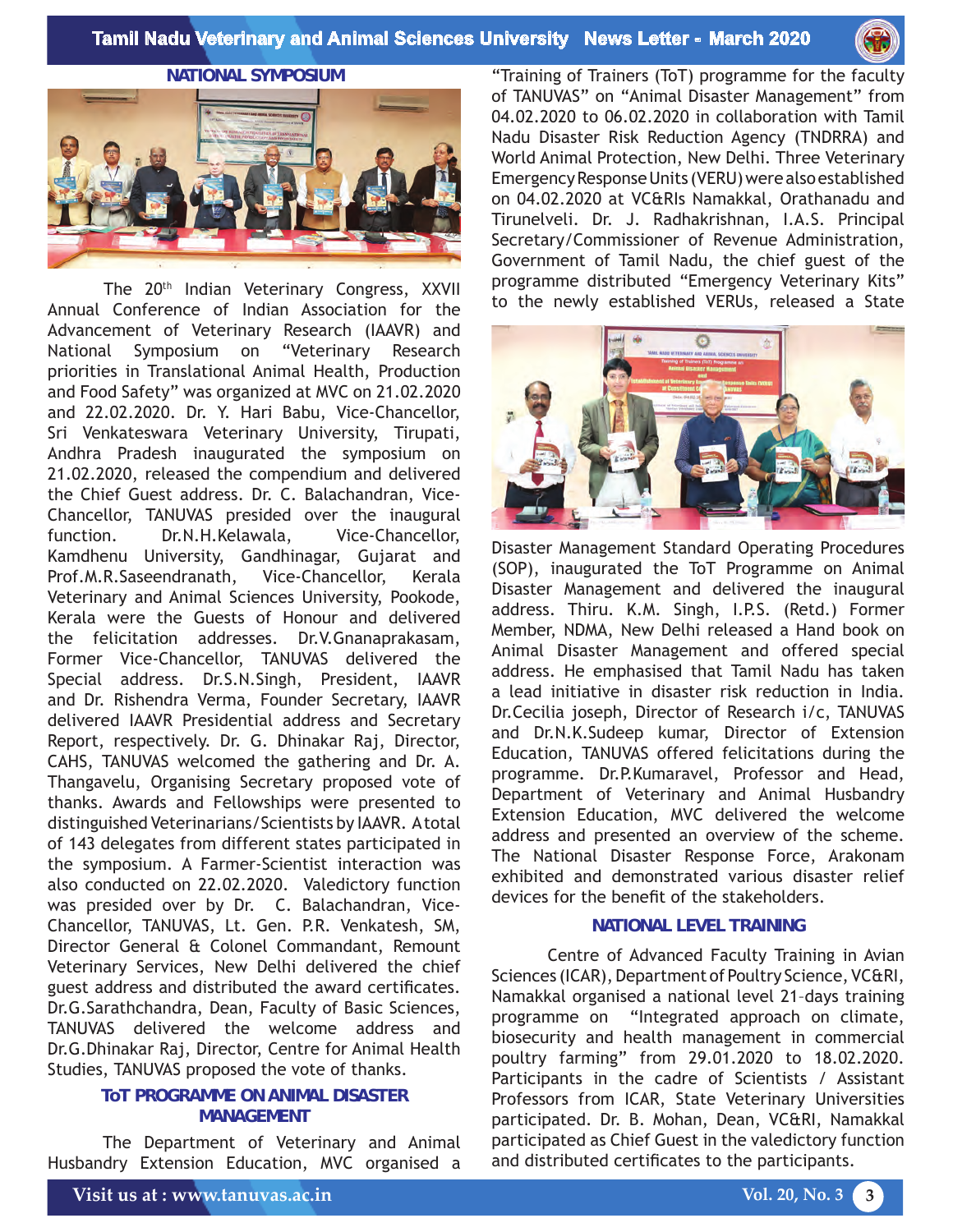**Tamil Nadu Veterinary and Animal Sciences University News Letter - March 2020**

#### **ICAR-NAHEP (IG) NATIONAL TRAINING FOR LIBRARIANS OF SAUs**



The TANUVAS Library organised a National Training for Librarians of SAUs on "Knowledge Management in the Networked Digital Environment" under ICAR-NAHEP (IG) on 18.02.2020 and 19.02.2020 at MVC Campus. Dr. Devendra Swarup, Former Director, ICAR-CIRG, Makhdoom participated as the Chief Guest and inaugurated the programme. Dr.C.Balachandran, Vice-Chancellor, TANUVAS presided over the inaugural programme and released the training manual. Dr.G.Sarathchandra, Dean, Faculty of Basic Sciences and Dr.K.Veeranjaneyulu, Librarian, NIT, Warangal felicitated. During the valedictory programme held on 19.02.2020, Dr.R.B.Sharma, National Coordinator, NAHEP (IG), ICAR, New Delhi participated as the Chief Guest, released the training manual CD and awarded the certificates to the participants. Dr.G.Dhinakar Raj, Director, CAHS, TANUVAS presided over. Dr. S. Balasubramanian, Director of Clinics, TANUVAS felicitated. A total of 25 Librarians from 12 SAUs participated. Dr.G.Rathinasabapathy, CCPI, NAHEP (IG) and Librarian, TANUVAS organised the programme.

#### **WORKSHOP**

 $\lambda$  The Department of Veterinary Clinical Medicine, VC&RI, Namakkal organized a workshop on



"Clinical diagnosis and management of cardiac diseases in dogs" to the pet practicing veterinarians on 26.02.2020. A total of 13 veterinarians participated in the workshop. Dr.C.Balachandran, Vice-Chancellor, TANUVAS delivered presidential address and distributed certificates to the participants during the occasion.

 The Department of Veterinary Microbiology, VC&RI, Namakkal organised an international workshop on "Molecular diagnosis of poultry diseases" sponsored by Kemin India Pvt. Ltd. from 17.02.2020 to 21.02.2020. A total of 15 participants across the country participated in the workshop. Dr.B.Mohan, Dean, VC&RI, Namakkal presided over the valedictory session held on 21.02.2020 and distributed certificates to the participants.

**ICAR SHORT COURSE**



The Department of Veterinary Preventive Medicine, VC&RI, Namakkal organised a national level ICAR short course on "Advanced clinical epidemiology disease diagnosis and vaccination for sustainability of livestock and poultry health" between 17.02.2020 to 26.02.2020. Dr. C. Balachandran, Vice-Chancellor, TANUVAS participated as the chief guest in the valedictory function held on 26.02.2020, addressed the gathering and distributed certificates to the participants. A total of thirteen participants from different States of India attended the programme.

#### **MODEL TRAINING COURSE**

The Department of Veterinary Pathology, VC&RI, Namakkal organised a Model Training Course on "Field based disease diagnostic techniques in animal husbandry for improving animal health status" sponsored by the Directorate of Extension, Government of India, New Delhi from 19.02.2020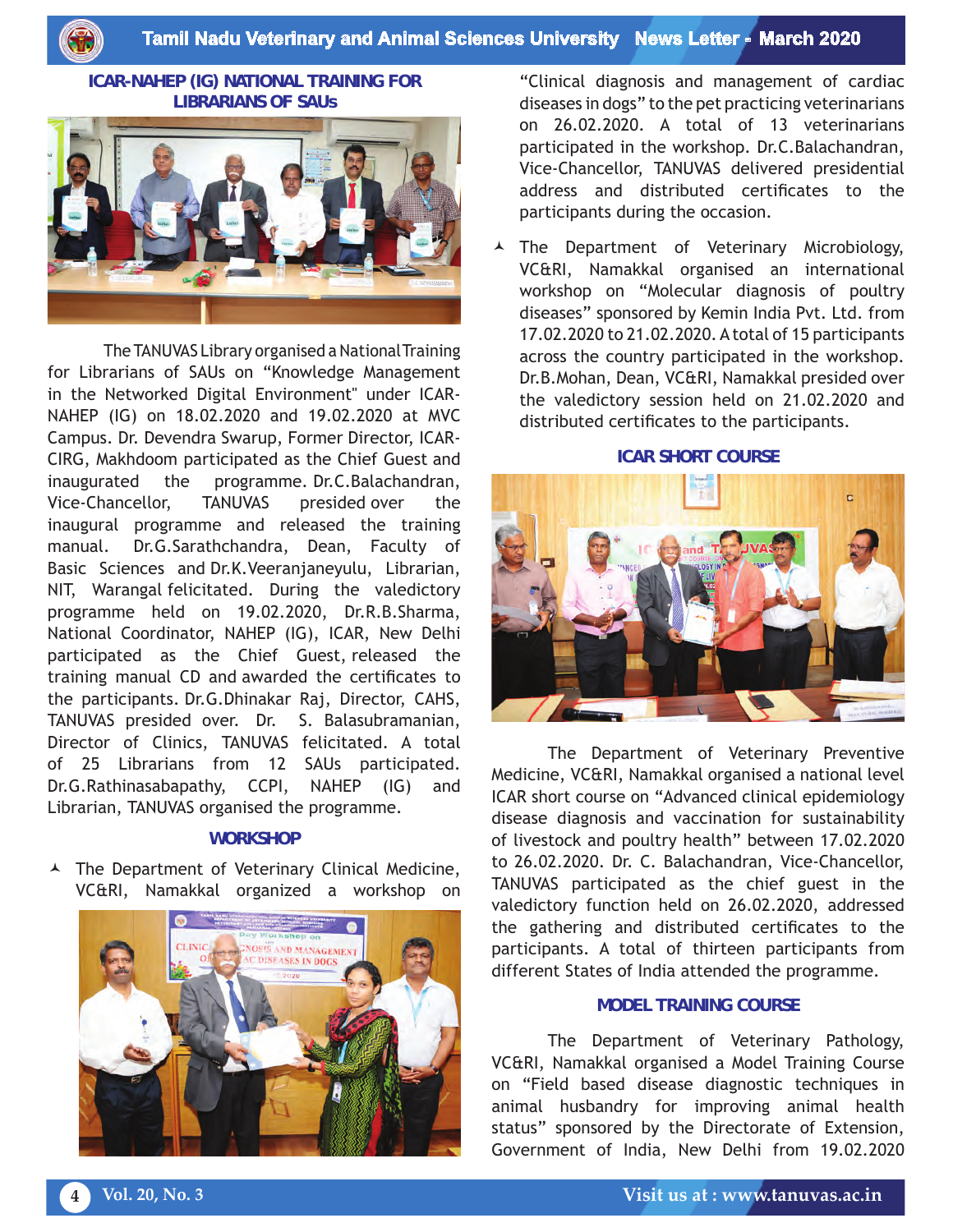

to 26.02.2020. A total of 20 participants from various States participated in the programme. Dr.



C. Balachandran, Vice-Chancellor, TANUVAS also delivered a lecture during the programme.

#### **VICE-CHANCELLOR PARTICIPATION**

#### **RESEARCH ADVISORY COMMITTEE**

Dr. C. Balachandran, Vice-Chancellor, TANUVAS participated in the second meeting of Research Advisory Committee of ICAR-NIVEDI, Bengaluru on 01.02.2020 as Chairman of the Committee.

### **RASHTRIYA KAMDHENU AAYOG**

Dr. C. Balachandran, Vice-Chancellor, TANUVAS participated in the meeting of Rashtriya Kamdhenu Aayog (RKA) on 12.02.2020 at DMS Complex, Shadipur, New Delhi as a Member of the Committee.

#### **APEX COMMITTEE MEETING**

Dr. C. Balachandran, Vice-Chancellor, TANUVAS participated in the Apex Committee meeting organized by Department of Biotechnology, Ministry of Science and Technology, Government of India, New Delhi on 25.02.2020 and presented the proposal for the extension of the project on "Translation Research Platform for Veterinary Biologicals (TRPVB)" as overall coordinator of the project.

## **PAVENDHAR BHARATHIDHASAN VIZHA**

Directorate of Clinics, TANUVAS celebrated the "Pavendhar Bharathidhasan vizha" by organizing oratory, poetry and essay competitions among the students of six constituent colleges of the University on 14.02.2020. The prize distribution function to the winners of the various competitions was held on 15.02.2020 at MVC. Dr. M. Rajendran, Former Vice-Chancellor, Tamil University, Thanjavur participated in the function as special guest and delivered speech on Pavendhar Bharathidhasan's poetic skills and social services and also distributed prizes to the winners of various competitions. Dr. C. Balachandran,

Vice-Chancellor, TANUVAS presided over the function and informed that the Pavendhar Bharathidhasan birthday was celebrated with an aim to bring out talents in the Tamil language among the students of the University. Dr. J. John Kirubaharan, Dean, MVC delivered felicitation address. Dr. S. Balasubramanian,



Director of Clinics, TANUVAS welcomed the gathering. Dr. B. Nagarajan, Professor and Head, Department of Clinics, MVC proposed vote of thanks.

#### **FARMERS TRAINING**

The Department of Poultry Science, MVC conducted a training programme on 'Poultry production, processing, waste management and marketing' for entrepreneurs under NADP scheme on "Establishment of Rural Poultry Inputs and Skill Development Centre" at PGRIAS, Kattupakkam from 27.01.2020 to 31.01.2020. A total of 54 entrepreneurs from various districts of Tamil Nadu attended the programme.

#### **ATMA SPONSORED TRAINING**



The Department of Veterinary Parasitology, VC&RI, Orathanadu organized an ATMA sponsored training programme on "Livestock production and importance of parasitic diseases and its control" from 06.02.2020 to 14.02.2020. Dr. T. Sivakumar, Dean, VC&RI, Orathanadu presided over the function. Tmt. A. Gomathithangam, DD (Agri.), Thanjavur District delivered special address. Thiru. S. Selvaraju, AD (Agri.), Orathanadu, Thanjavur District delivered felicitation address. A total of 28 farmers were benefitted in the training.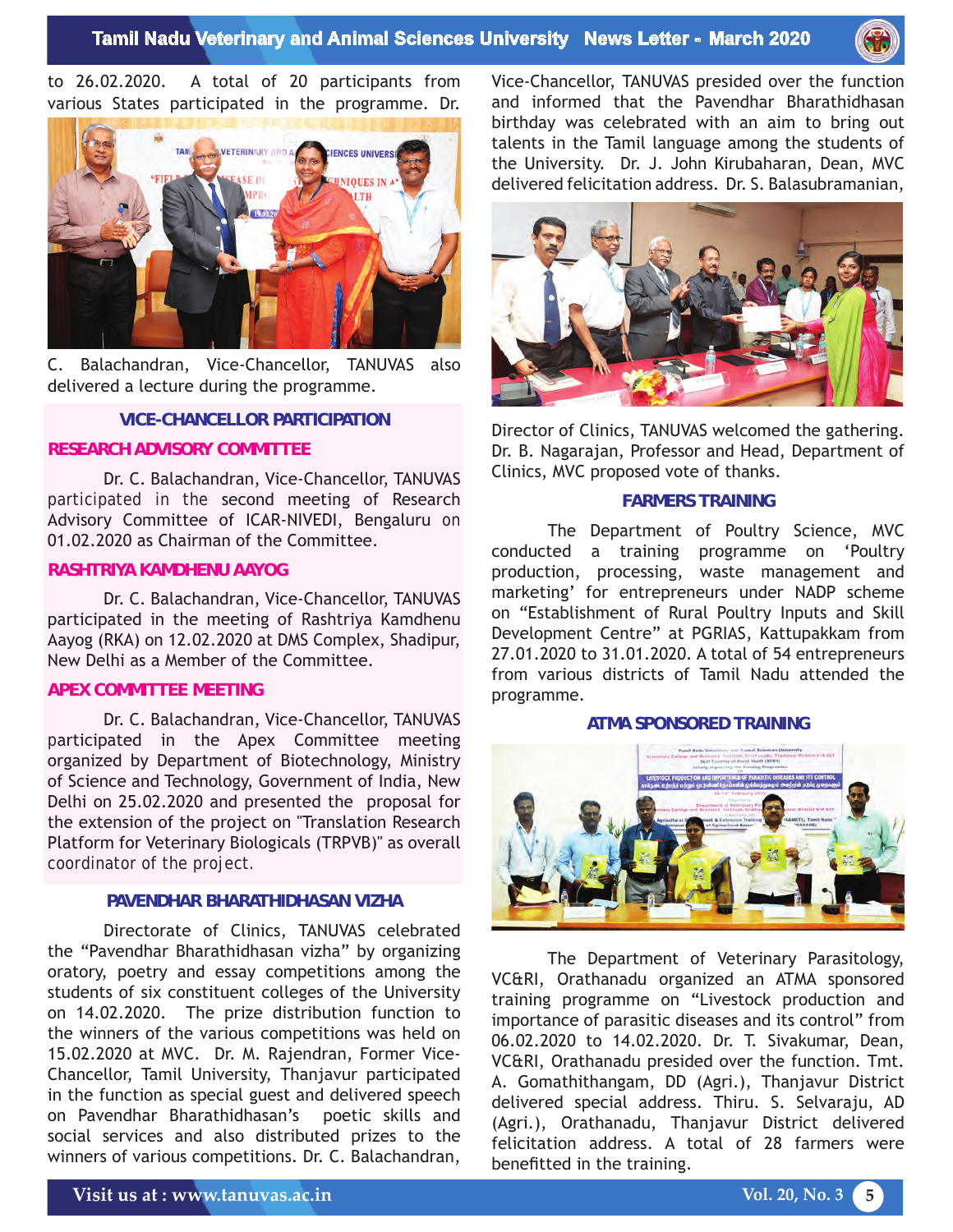

# **FARMERS AWARENESS PROGRAMME**

**C** Farmers awareness programme on "Prevention and control of small ruminant diseases" was conducted at VC&RI, Tirunelveli on 05.02.2020. Dr. A. Palanisammi, Dean, VC&RI, Tirunelveli presided over the inaugural function. Dr. G. Dhinakar Raj, Director, CAHS, TANUVAS delivered special address. Dr. T.M.A. Senthilkumar, Principal Investigator and Professor, SFS CMSCLP, Central University Laboratory, DCAHS, TANUVAS presented



the project theme address. Dr.P.T.R.Theophilus Roger, JD (AH) i/c, Tirunelveli and Dr.S.Sathiyanarayanan, JD (AH) i/c, Thoothukudi felicitated. A total of 50 Sheep and Goat farmers of Tirunelveli and Thoothukudi Districts were benefitted in the programme.

 VC&RI, Tirunelveli organized a "Peste Des Petits Ruminants (PPR) Vaccination cum Awareness Programme" under ICAR Veterinary Type Culture Scheduled Caste Sub Plan on 21.02.2020 at Tharmathurani village, Tirunelveli district. Dr. P.T.R. Theophilus Roger, JD(AH) i/c, Tirunelveli inaugurated the programme and delivered presidential address. Dr. S. Murugaiah, AD (AH), Tenkasi Division released the pamphlets and delivered special address. A total of 500 sheep and goats were vaccinated against PPR.

#### **FREE ANTI-RABIES VACCINATION CAMPAIGN - 2020**

\* The Department of Clinics, MVC under the Directorate of Clinics, TANUVAS conducted the



"Annual Anti-rabies Vaccination Campaign" on 20.02.2020 at MVC. Dr. C. Balachandran, Vice-Chancellor, TANUVAS inaugurated the campaign in

the presence of Dr. S. Balasubramanian, Director of Clinics, Dr. G. Sarathchandra, Dean, Faculty of Basic Sciences. A total of 234 dogs and cats were vaccinated against Rabies during the campaign.

- Veterinary University Peripheral Hospital, Madhavaram Milk Colony, Chennai organised a "Free Anti-Rabies Vaccination Campaign" on 14.02.2020. Dr. S. Balasubramanian, Director of Clinics, TANUVAS inaugurated the camp and delivered presidential address. A total of 285 dogs were vaccinated against rabies and dewormed in the campaign.
- VC&RI, Tirunelveli, Department of Animal Husbandry, Thoothukudi and Rotary Club of Tirunelveli STAR organized "Rabies Awareness and Free Vaccination Camp for Indigenous Dogs" on 20.02.2020 at Pannamparai Village, Thoothukudi District. Dr. A. Palanisammi, Dean, VC&RI, Tirunelveli, inaugurated the camp and delivered presidential address. Dr. R. Ramprabhu, Professor and Head, Veterinary Clinical Complex presented about the Rabies awareness scheme. Thiru.P.Raymond Patrick, Member, Hospital Management Committee, TANUVAS, Dr.S.Sathyanarayanan, JD (AH) i/c, Thoothukudi, Dr.D.Selvakumar, AD (AH), Tiruchendur Division and Officials of Rotary Club of Tirunelveli Star Thiru. Liyakath, President, Thiru. Rajpal, Secretary and Thiru. Ayubkhan, Zone 7 AG felicitated. A total of 112 indigenous dogs were vaccinated against Rabies.

#### **AWARDS**

The staff and students of the Department of Veterinary Parasitology, MVC won five awards and medals during the 29th National Congress of Veterinary Parasitology held at Jabalpur, Madhya Pradesh from 05.02.2020 to 07.02.2020. Dr. N. Jeyathilakan, Professor was awarded XXV NCVP-MVC Mid-career excellence award while Dr. R. Edith and Dr.K.T.Kavitha, Assistant Professors received Pradyumna Kumar & Priti Rani Das innovative Ph.D research award and Mrs. Saraswathy Anandan best Ph.D thesis award. Dr. Gowrishankar and Dr. B.R. Latha, Professor and Head got Dr. V.S. Alwar best article award while Dr. Neelakshi Deka, M.V.Sc scholar won the IAAVP Young Scientist Award.

## **PHARMACEUTICAL MEET – 2020**

The Department of Veterinary Pharmacology and Toxicology, VC&RI, Tirunelveli organised the Fourth pharmaceutical meet of VC&RI, Tirunelveli for the outgoing final year students of B.V.Sc. & A.H., 2015-16 batch on 19.02.2020. Dr. A. Palanisammi,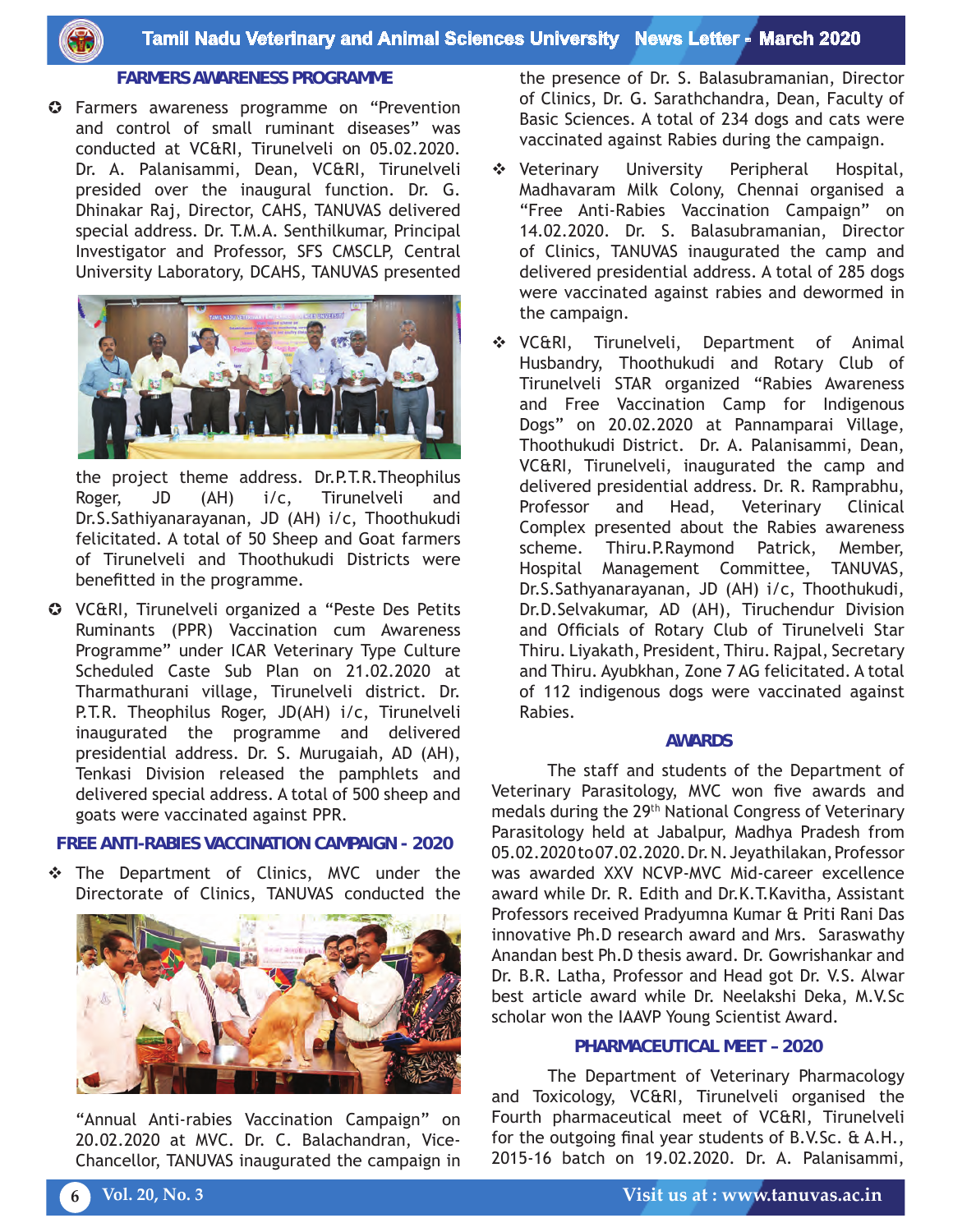

Dean, VC&RI, Tirunelveli presided over the function and distributed prizes to the first three toppers in the



subject of Veterinary Pharmacology and Toxicology. He also distributed prizes to the students who won in Pharma Quiz-2020 competition. A total of 21 Veterinary Pharmaceutical companies participated in this event and displayed their products.

# **WEBINAR AND TANUVAS – 2020 WHITE COAT CEREMONY**



As a new initiative, "Rene Laennec Commemorative Webinar on Stethoscopy and Auscultation in Veterinary Practice and TANUVAS – 2020 White Coat Ceremony" was organized by the Directorate of Clinics, TANUVAS for the fourth year undergraduate students of constituent colleges of TANUVAS through video conferencing from MVC on 17.02.2020. Dr. C. Balachandran, Vice-Chancellor, TANUVAS inaugurated the webinar, distributed the white coat and stethoscope to the fourth year students and delivered the presidential address. Dr.S.Ragunanthanan, Director i/c, Institute of Internal Medicine, Madras Medical College, Chennai delivered the special address. Dr.S.Balasubramanian, Organizing Secretary and Director of Clinics, TANUVAS delivered the welcome address. Dr.J.John Kirubaharan, Dean, MVC felicitated. Dr.T.Sivakumar, Dean, VC&RI, Orathanadu, Dr.B.Mohan, Dean, VC&RI, Namakkal and Dr. A. Palanisammi, Dean, VC&RI, Tirunelveli participated in the event from their respective colleges. Dr.B.Nagarajan, Professor and Head, Department of Clinics, MVC proposed the vote of thanks. A total of 337 undergraduate students of all four constituent Veterinary Colleges of TANUVAS were benefitted from the programme.

#### **INTER COLLEGE CHESS TOURNAMENT**

Inter college chess tournament for men and women was conducted at VC&RI, Namakkal on 12.02.2020. Thiru. K. Anantha Narayanan, Sports and Youth Welfare Officer, Namakkal inaugurated the programme. Dr. B. Mohan, Dean, VC&RI, Namakkal presided over the function. Fifty students from the constituent colleges of Namakkal, Chennai, Orathanadu, Koduvalli and Tirunelveli participated in the programme. Namakkal and Tirunelveli students bagged first and second positions, respectively. Dr. B. Mohan, Dean, VC&RI, Namakkal distributed certificates, medal and shield to the winners.

#### **EXPERIENTIAL LEARNING PROGRAMME**

Experiential learning programme on broiler production in the environmentally controlled house was completed by the students of 2017–2018 batch of MVC during the year 2019–2020. Dr. C. Balachandran, Vice–Chancellor, TANUVAS distributed the profit share and certificate of appreciation to the students on 03.02.2020. Dr. J. John Kirubaharan, Dean, MVC and the staff of the Department of Poultry Science and Education Cell, MVC participated in the function.

## **BOOK EXHIBITION**

VC&RI, Orathanadu organized a "Book Exhibition" for the benefit of students and staff on 25.02.2020. Dr. T. Sivakumar, Dean, VC&RI, Orathanadu inaugurated the book exhibition. A total of six book distributors and publishers participated and a total of 4000 latest books were displayed.

#### **SUPERANNUATION / VOLUNTARY RETIREMENT**

Dr. D. Ramasamy, Professor and Head, Department of Food Processing Technology, CFDT, Koduveli retired on 29.02.2020. Born on 16.02.1960, he had put in a total service of 36 years and 06 months.



Dr. M.G. Jayathangaraj, Professor and Head, Department of Veterinary Clinical Medicine, MVC retired on 29.02.2020. Born on 11.02.1960, he had put in a total service of 33 years and 09 months.

Dr. P. Sriram, Professor and Head, Department of Veterinary Pharmacology and Toxicology, MVC retired on 29.02.2020. Born on 28.02.1960, he had put in a total service of 31 years and 01 month.